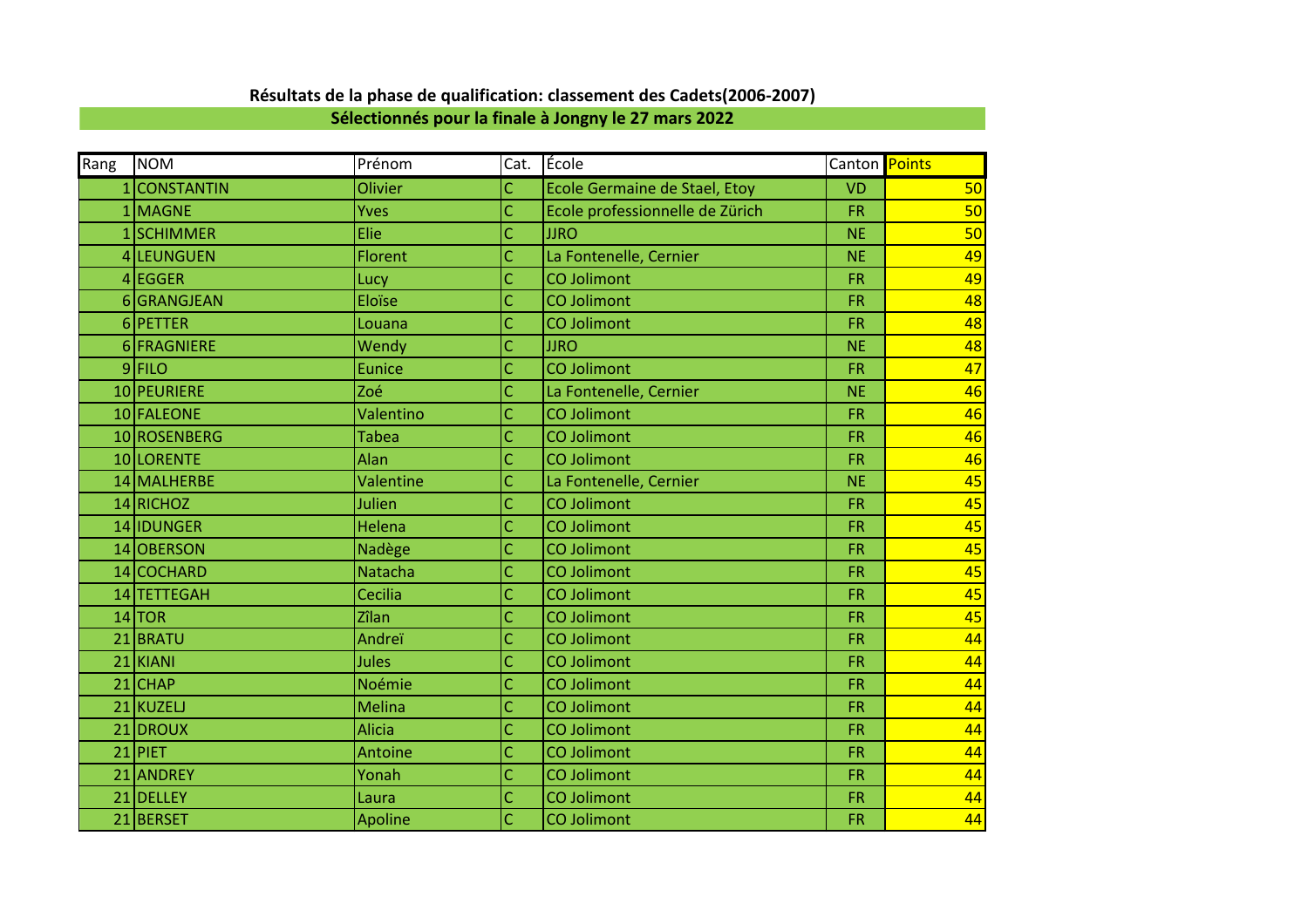| 21 FÜRST              | <b>Maureen</b> | Ċ              | <b>CO Jolimont</b>             | <b>FR</b> | 44 |
|-----------------------|----------------|----------------|--------------------------------|-----------|----|
| 21 BECQUART           | <b>Esther</b>  | Ċ              | <b>CO Jolimont</b>             | <b>FR</b> | 44 |
| 21 NUNGÄSSER          | Sofia          | Ċ              | <b>CO Jolimont</b>             | FR        | 44 |
| 21 SOLDATI            | Margot         | Ċ              | <b>CO Jolimont</b>             | <b>FR</b> | 44 |
| 34 BENARAFA           | Solène         | Ċ              | <b>CO Jolimont</b>             | <b>FR</b> | 43 |
| 34 HERMAN             | Angelina       | Ċ              | <b>CO Jolimont</b>             | <b>FR</b> | 43 |
| 34 NEININGER          | Elisa          | Ċ              | <b>CO Jolimont</b>             | FR        | 43 |
| 34 MAURON             | <b>Elise</b>   | Ċ              | <b>CO Jolimont</b>             | <b>FR</b> | 43 |
| 34 DO ROSARIO         | André          | Ċ              | <b>Ecole Grand-Champ Gland</b> | <b>VD</b> | 43 |
| 39 SILVA              | Leonor         | Ċ              | CO Jolimont                    | <b>FR</b> | 42 |
| 39 PILLER             | Noah           | C              | CO Jolimont                    | <b>FR</b> | 42 |
| 39 CARVALHO           | <b>Beatriz</b> | C              | CO Jolimont                    | <b>FR</b> | 42 |
| 39 FONTAINE           | Léane          | C              | CO Jolimont                    | <b>FR</b> | 42 |
| 39 TRIANDE            | Mahaut         | Ċ              | CO Jolimont                    | <b>FR</b> | 42 |
| 39 ARDENTI            | Olivia         | Ċ              | CO Jolimont                    | <b>FR</b> | 42 |
| 39 GHEORGHE           | Andrea-Denisa  | Ċ              | CO Jolimont                    | <b>FR</b> | 42 |
| 46 METTRAUX           | Timothée       | C              | La Fontenelle, Cernier         | <b>NE</b> | 41 |
| 46 MERÇAY             | Kim            | Ċ              | CO Jolimont                    | <b>FR</b> | 41 |
| 46 MOURET             | Benjamin       | $\overline{C}$ | CO Jolimont                    | <b>FR</b> | 41 |
| 46 CLÉMENT            | Emma           | Ċ              | CO Jolimont                    | <b>FR</b> | 41 |
| 46 ERARD              | Thibaut        | Ċ              | CO Jolimont                    | <b>FR</b> | 41 |
| 46 BOUFATHAL          | Anissa         | Ċ              | CO Jolimont                    | <b>FR</b> | 41 |
| 46 RISSE              | <b>Brian</b>   | Ċ              | CO Jolimont                    | <b>FR</b> | 41 |
| 46 CHARDONNENS        | Angelina       | Ċ              | CO Jolimont                    | <b>FR</b> | 41 |
| 46 KUC                | Melisa         | C              | CO Jolimont                    | <b>FR</b> | 41 |
| 46JAYANTHAN           | Thargethan     | $\overline{C}$ | CO Jolimont                    | <b>FR</b> | 41 |
| 46 GUGLER             | Nicolas        | C              | CO Jolimont                    | <b>FR</b> | 41 |
| 46 PLANCHEREL         | Emmanuelle     | Ċ              | CO Jolimont                    | <b>FR</b> | 41 |
| 46 REZAHI             | Asma           | Ċ              | CO Jolimont                    | <b>FR</b> | 41 |
| 46 SCHUMACHER         | Yanis          | C              | CO Jolimont                    | <b>FR</b> | 41 |
| 46 CHUAT              | Antoine        | C              | CO Jolimont                    | <b>FR</b> | 41 |
| 46 OSWALD             | Jeanne         | C              | CO Jolimont                    | <b>FR</b> | 41 |
| 46 BOYER DE BOUILLANE | Maximilian     | C              | <b>Ecole Grand-Champ Gland</b> | VD        | 41 |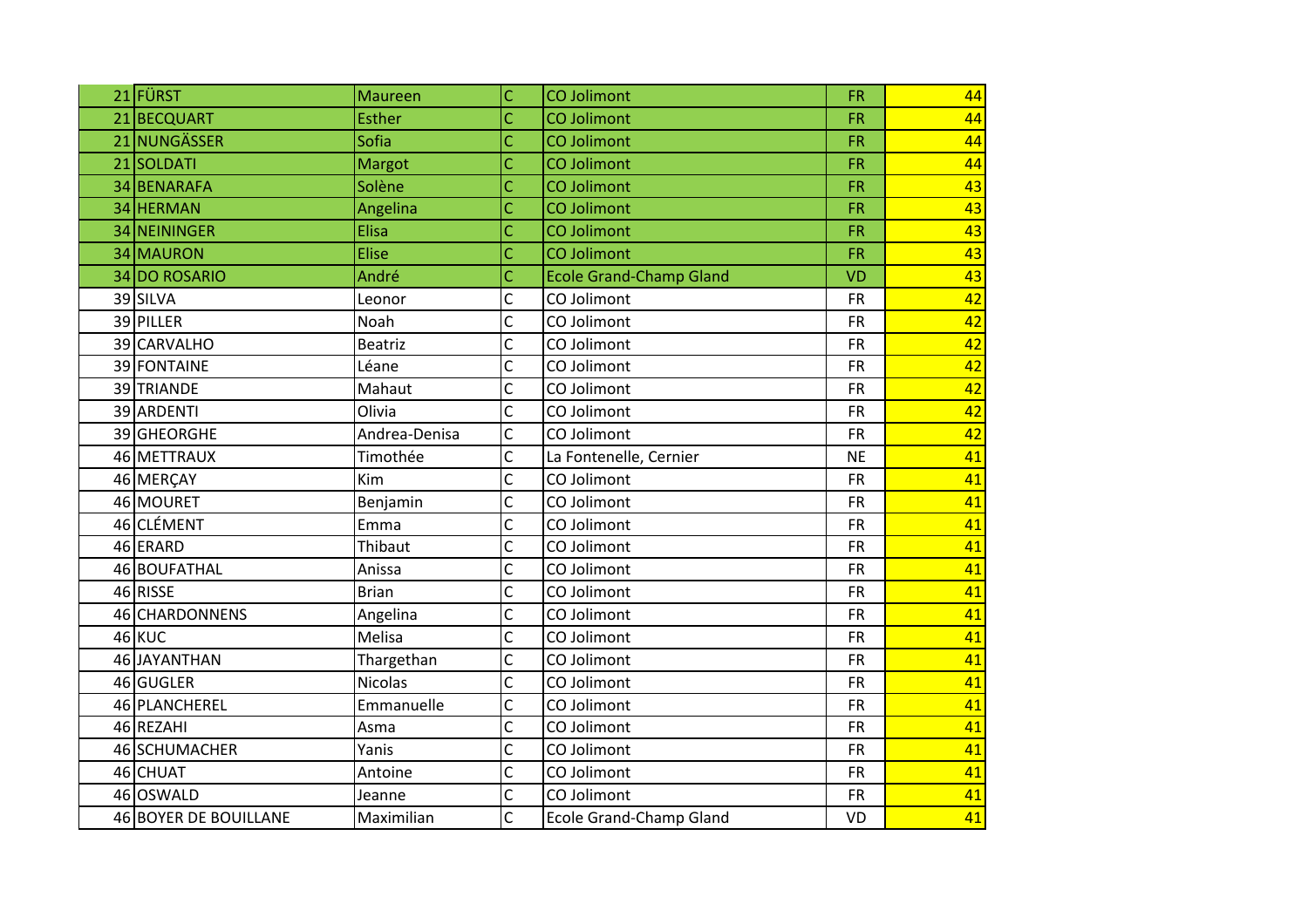| 63 GAMBS           | Elouann     | Ċ | La Fontenelle, Cernier      | <b>NE</b> | 40 |
|--------------------|-------------|---|-----------------------------|-----------|----|
| 63 BELTRAN         | Marcela     | C | CO Jolimont                 | <b>FR</b> | 40 |
| 63 FOLLY           | Toni        | Ċ | CO Jolimont                 | <b>FR</b> | 40 |
| 63 EKLO            | Ken         | C | CO Jolimont                 | <b>FR</b> | 40 |
| 63 RICHARD         | Léo         | Ċ | CO Jolimont                 | <b>FR</b> | 40 |
| 63 DIAS FERNANDES  | Ana Cecilia | C | CO Jolimont                 | <b>FR</b> | 40 |
| 63 MELITA          | Stella      | Ċ | CO Jolimont                 | <b>FR</b> | 40 |
| 63 JEANRICHARD     | Zoé         | C | CO Jolimont                 | <b>FR</b> | 40 |
| 63 DETAPPE         | Emma        | C | CO Jolimont                 | <b>FR</b> | 40 |
| 72 PICARD          | Elena       | C | Collège Cheseaux-s-Lausanne | VD        | 39 |
| 72 GUMY            | Chloé       | C | CO Jolimont                 | <b>FR</b> | 39 |
| 72 ANDREY          | Mélina      | C | CO Jolimont                 | <b>FR</b> | 39 |
| 72 ACHERMANN       | Michel      | Ċ | CO Jolimont                 | <b>FR</b> | 39 |
| 72 PORTELA         | Anna        | Ċ | CO Jolimont                 | <b>FR</b> | 39 |
| 72 DÉNERVAUD       | Constantin  | C | CO Jolimont                 | <b>FR</b> | 39 |
| 72 HEMMER          | Adelaïde    | C | CO Jolimont                 | <b>FR</b> | 39 |
| 72 ESPOSITO        | Ezio        | Ċ | CO Jolimont                 | <b>FR</b> | 39 |
| 72 BASCHUNG        | Yann        | C | CO Jolimont                 | <b>FR</b> | 39 |
| 72 GIRARDIN        | Daphné      | C | CO Jolimont                 | <b>FR</b> | 39 |
| 82 WENGER          | Gabriel     | C | Collège Cheseaux-s-Lausanne | VD        | 38 |
| 82 SOUSA NOGUEIRA  | Tiago       | C | CO Jolimont                 | <b>FR</b> | 38 |
| 82 OLIVIER         | Lucie       | Ċ | CO Jolimont                 | <b>FR</b> | 38 |
| 82 BROCH           | Gaëlle      | C | CO Jolimont                 | <b>FR</b> | 38 |
| 82 BARDY           | Maxime      | C | CO Jolimont                 | <b>FR</b> | 38 |
| 82 OVERNEY         | David       | C | CO Jolimont                 | FR        | 38 |
| 82 RENEVEY         | Natacha     | Ċ | CO Jolimont                 | <b>FR</b> | 38 |
| 82 BERNARDO        | Sébastien   | Ċ | CO Jolimont                 | <b>FR</b> | 38 |
| 82 CORREDOR        | Chloé       | C | CO Jolimont                 | <b>FR</b> | 38 |
| 82 STOOP           | Léane       | Ċ | CO Jolimont                 | <b>FR</b> | 38 |
| 82 DUPONT-WILLEMIN | Laure       | Ċ | CO Jolimont                 | <b>FR</b> | 38 |
| 82 ZARI            | Phénicia    | C | Ecole Grand-Champ Gland     | VD        | 38 |
| 94 MIQUEL          | Ménodji     | Ċ | Collège Cheseaux-s-Lausanne | VD        | 37 |
| 94 HENZELIN        | Ophélie     | Ċ | CO Jolimont                 | <b>FR</b> | 37 |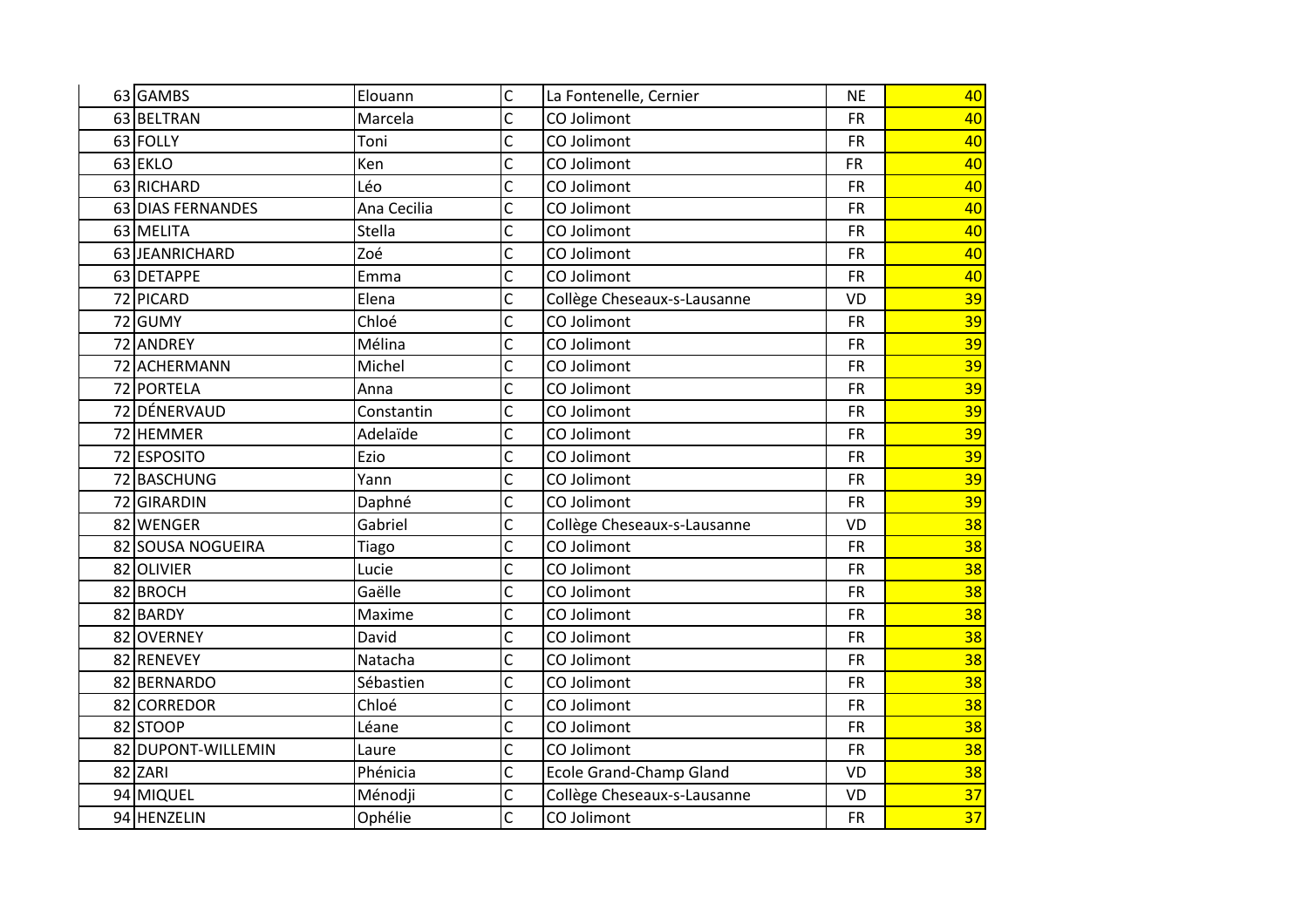| 94 JUNGO        | Valentin       | $\mathsf{C}$   | CO Jolimont                 | <b>FR</b> | 37 |
|-----------------|----------------|----------------|-----------------------------|-----------|----|
| 94 BARRAS       | Adèle          | $\mathsf{C}$   | CO Jolimont                 | <b>FR</b> | 37 |
| 94 FENEYROLLES  | Louanne        | $\overline{C}$ | CO Jolimont                 | <b>FR</b> | 37 |
| 94 GUANTER      | Claudia        | $\overline{C}$ | CO Jolimont                 | <b>FR</b> | 37 |
| 94 BALAKRISHNA  | Deebiga        | $\mathsf C$    | CO Jolimont                 | <b>FR</b> | 37 |
| 94 FELLMAN      | Aydan          | $\mathsf{C}$   | CO Jolimont                 | <b>FR</b> | 37 |
| 94 ASCANIO      | Lea            | $\overline{C}$ | CO Jolimont                 | <b>FR</b> | 37 |
| 94 FATTORE      | Pierre         | $\mathsf{C}$   | CO Jolimont                 | <b>FR</b> | 37 |
| 94 TESFAYE      | Leul           | $\mathsf{C}$   | CO Jolimont                 | <b>FR</b> | 37 |
| 94 ARNOLD       | Ryan           | $\mathsf{C}$   | Ecole Grand-Champ Gland     | VD        | 37 |
| 106 GOBET       | Isabelle       | $\mathsf{C}$   | Collège Cheseaux-s-Lausanne | VD        | 36 |
| 106 GENDRE      | Arthur         | $\mathsf{C}$   | CO Jolimont                 | <b>FR</b> | 36 |
| 106 GHILOUFI    | Tasnime        | $\mathsf{C}$   | CO Jolimont                 | <b>FR</b> | 36 |
| 106 RAJENDRA    | Keerthana      | $\mathsf{C}$   | CO Jolimont                 | <b>FR</b> | 36 |
| 106 MENDES      | Catarina       | $\mathsf{C}$   | CO Jolimont                 | <b>FR</b> | 36 |
| 106 MINDER      | Léonie         | $\mathsf{C}$   | CO Jolimont                 | <b>FR</b> | 36 |
| 106 KÜENZI      | Talisha        | $\mathsf{C}$   | CO Jolimont                 | <b>FR</b> | 36 |
| 106 ANGELOZ     | Nora           | $\mathsf{C}$   | CO Jolimont                 | <b>FR</b> | 36 |
| 106 BOUDJERIMA  | Lina           | $\mathsf{C}$   | CO Jolimont                 | <b>FR</b> | 36 |
| 106 RICHARD     | Mia            | $\mathsf{C}$   | CO Jolimont                 | <b>FR</b> | 36 |
| 116 HOFMANN     | Emma           | $\mathsf{C}$   | Collège Cheseaux-s-Lausanne | VD        | 35 |
| 116 NASKRET     | Julia          | $\overline{C}$ | CO Jolimont                 | <b>FR</b> | 35 |
| 116 PETTER      | Anissa         | $\mathsf{C}$   | CO Jolimont                 | <b>FR</b> | 35 |
| 116 PINEL       | Mathilde       | $\mathsf C$    | CO Jolimont                 | <b>FR</b> | 35 |
| 116 DIALLO      | Aminatou       | $\mathsf{C}$   | CO Jolimont                 | <b>FR</b> | 35 |
| 116 VANNAY      | <b>Nicolas</b> | $\overline{C}$ | CO Jolimont                 | <b>FR</b> | 35 |
| 116 VALENTIN    | Louise         | $\mathsf{C}$   | CO Jolimont                 | <b>FR</b> | 35 |
| 116 SILVA       | Pedro          | $\mathsf C$    | CO Jolimont                 | <b>FR</b> | 35 |
| 124 RADAELLI    | Gilles         | $\mathsf{C}$   | CO Jolimont                 | <b>FR</b> | 34 |
| 124 WAELTI      | Juliette       | $\mathsf{C}$   | CO Jolimont                 | <b>FR</b> | 34 |
| 124 ALEKSIC     | Marija         | $\overline{C}$ | CO Jolimont                 | <b>FR</b> | 34 |
| 124 ANDREY      | Johann         | $\mathsf{C}$   | CO Jolimont                 | <b>FR</b> | 34 |
| 124 PAGLIALONGA | Evan           | $\mathsf{C}$   | CO Jolimont                 | <b>FR</b> | 34 |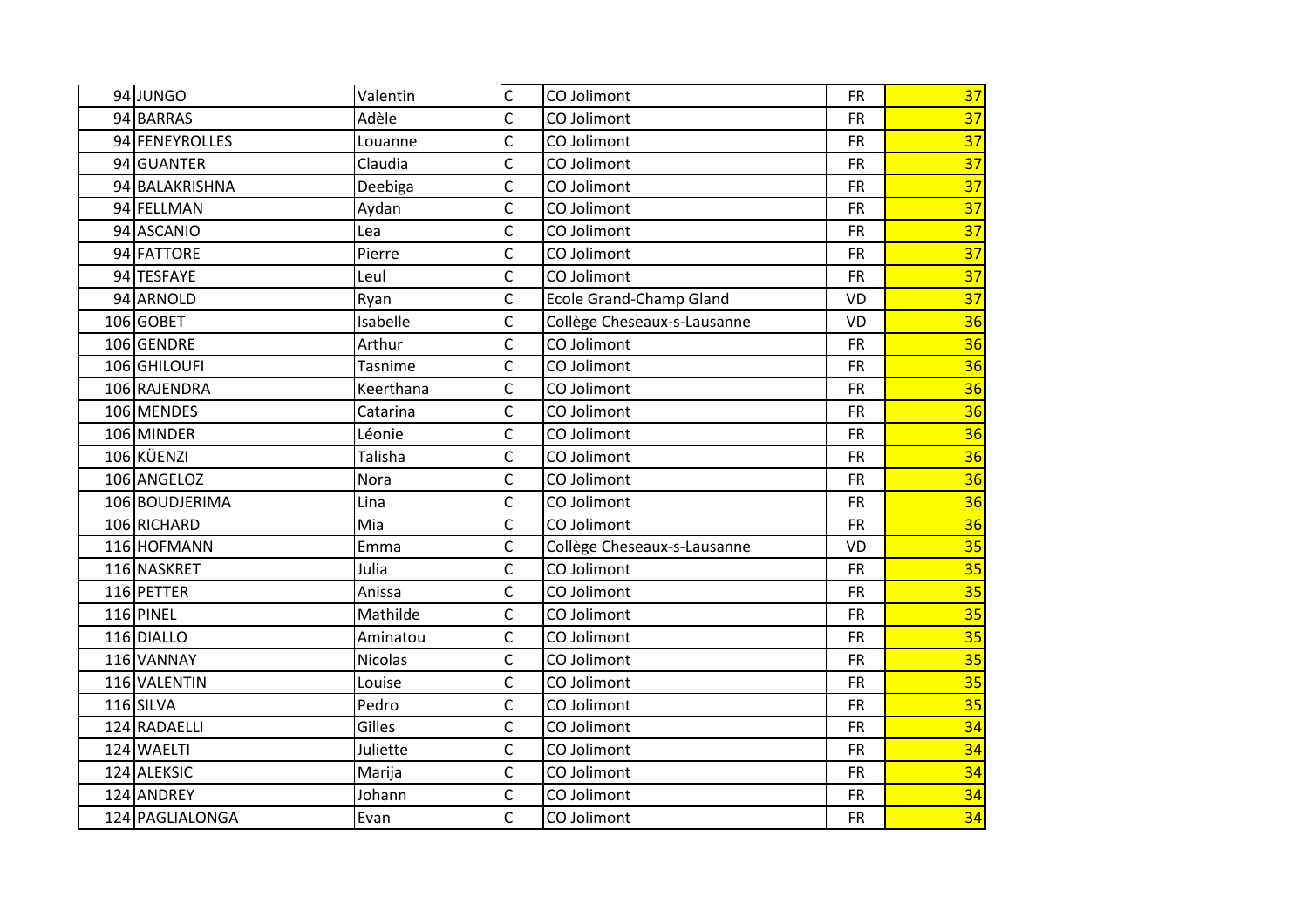| 124 VALENTIM      | Rúben          | $\mathsf{C}$            | CO Jolimont            | <b>FR</b> | 34              |
|-------------------|----------------|-------------------------|------------------------|-----------|-----------------|
| 124 DE MOOR       | Elisabeth      | Ċ                       | CO Jolimont            | <b>FR</b> | 34              |
| 124 ACHICHE       | Salma          | Ċ                       | CO Jolimont            | <b>FR</b> | 34              |
| 132 ANDRE         | Aloïs          | C                       | La Fontenelle, Cernier | <b>NE</b> | 33              |
| 132 CONSCIENCE    | Loraine        | Ċ                       | La Fontenelle, Cernier | <b>NE</b> | $\overline{33}$ |
| 132 HAYOZ         | Krys           | Ċ                       | CO Jolimont            | <b>FR</b> | 33              |
| 132 WOLF          | Océane         | C                       | CO Jolimont            | <b>FR</b> | 33              |
| 132 SCHORNOZ      | Loris          | C                       | CO Jolimont            | <b>FR</b> | 33              |
| 132 HUGO          | Elias          | C                       | CO Jolimont            | <b>FR</b> | 33              |
| 132 BUGNON        | Lina           | C                       | CO Jolimont            | <b>FR</b> | 33              |
| 132 HOTI          | Luana          | C                       | CO Jolimont            | <b>FR</b> | 33              |
| 132 BECHET        | Aloune         | C                       | CO Jolimont            | <b>FR</b> | 33              |
| 132 AESCHLIMANN   | Vanessa        | C                       | CO Jolimont            | <b>FR</b> | 33              |
| 142 VIEGAS        | Juliana        | C                       | La Fontenelle, Cernier | <b>NE</b> | 32              |
| 142 EL-NAJJAR     | Yosef          | $\overline{\mathsf{C}}$ | CO Jolimont            | <b>FR</b> | 32              |
| $142$ CUNG        | Tina           | C                       | CO Jolimont            | <b>FR</b> | 32              |
| 142 FARES         | Jordan         | Ċ                       | CO Jolimont            | <b>FR</b> | 32              |
| 142 SCHLEUNIGER   | Maël           | Ċ                       | CO Jolimont            | <b>FR</b> | 32              |
| 142 ROULIN        | Jeff           | C                       | CO Jolimont            | <b>FR</b> | 32              |
| 142 HASANAJ       | Ardit          | Ċ                       | CO Jolimont            | <b>FR</b> | $\overline{32}$ |
| 149 SILVA         | Lara           | C                       | CO Jolimont            | <b>FR</b> | 31              |
| 149 RAMOS SECADES | Elena          | Ċ                       | CO Jolimont            | <b>FR</b> | 31              |
| 149 LÂM           | Albert         | $\overline{C}$          | CO Jolimont            | <b>FR</b> | 31              |
| 149 REQUEJO       | Lara           | C                       | CO Jolimont            | <b>FR</b> | 31              |
| 149 CHOREVA       | Julijy         | C                       | CO Jolimont            | <b>FR</b> | 31              |
| 149 DOS SANTOS    | Samuel         | Ċ                       | CO Jolimont            | <b>FR</b> | 31              |
| 149RAPPO          | Marissa        | C                       | CO Jolimont            | <b>FR</b> | 31              |
| 149 CORMINBOEUF   | Evan           | C                       | CO Jolimont            | <b>FR</b> | 31              |
| 149 LOUREIRO      | <b>Tatiana</b> | Ċ                       | CO Jolimont            | <b>FR</b> | 31              |
| 149 OLIVEIRA      | Léandro        | C                       | CO Jolimont            | <b>FR</b> | 31              |
| 149 TUTELEMO      | Christvie      | Ċ                       | CO Jolimont            | <b>FR</b> | 31              |
| 160 SAOVICENTE    | Helia          | Ċ                       | La Fontenelle, Cernier | <b>NE</b> | 30 <sub>2</sub> |
| 160 VIERA         | Telmo          | $\overline{C}$          | CO Jolimont            | <b>FR</b> | 30              |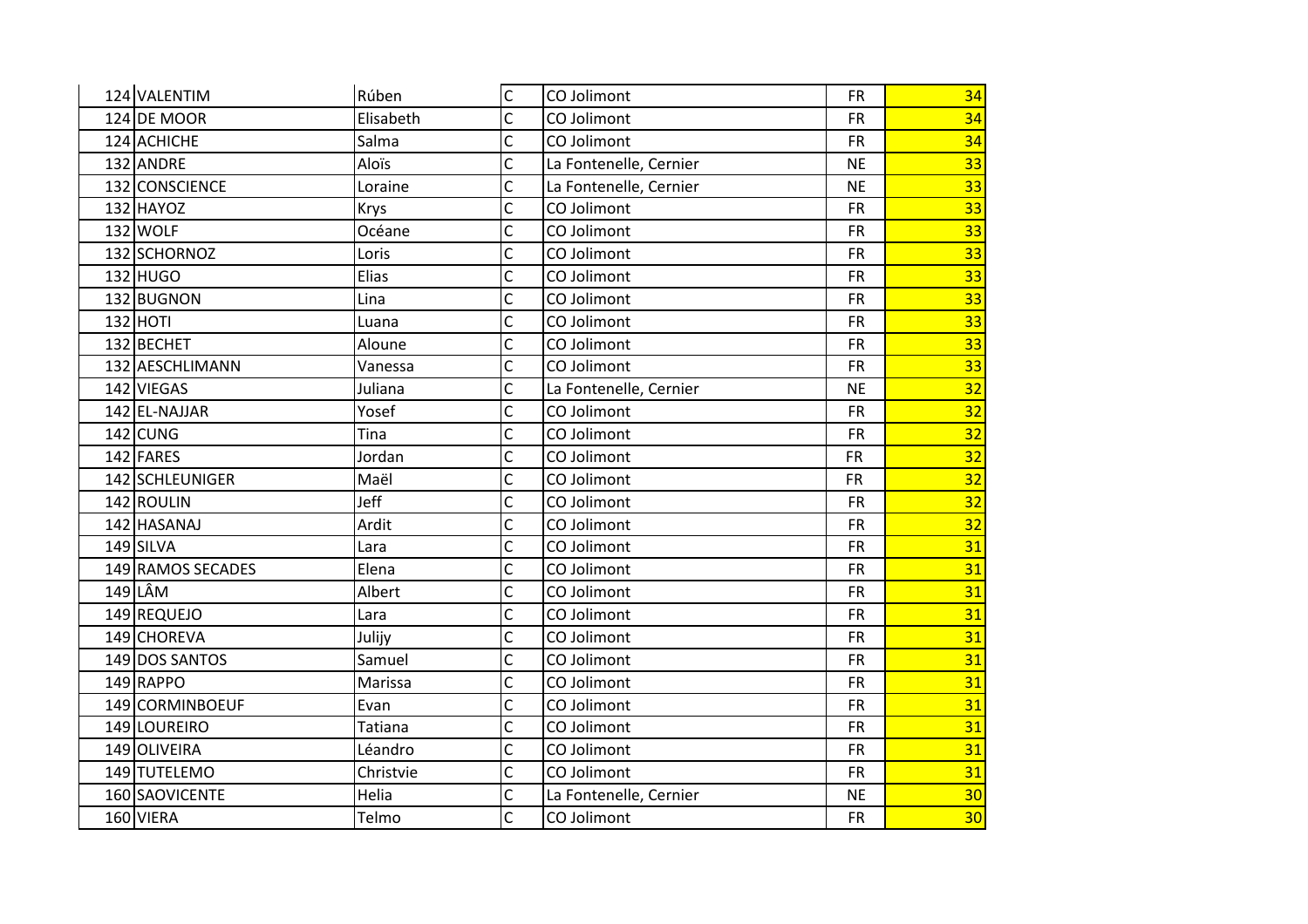| 160 RENZ         | Théo           | $\overline{C}$ | CO Jolimont            | <b>FR</b> | 30 <sub>2</sub> |
|------------------|----------------|----------------|------------------------|-----------|-----------------|
| 160 BARRAS       | Luciana        | Ċ              | CO Jolimont            | <b>FR</b> | 30 <sub>o</sub> |
| 160 ESBER        | Fady           | $\overline{C}$ | CO Jolimont            | <b>FR</b> | 30              |
| 165 WEBER        | Evan           | $\overline{C}$ | La Fontenelle, Cernier | <b>NE</b> | 29              |
| 165 LEONARDO     | Diogo          | C              | CO Jolimont            | <b>FR</b> | $\overline{29}$ |
| 165 MICHEL       | Samuel         | C              | CO Jolimont            | <b>FR</b> | 29              |
| 165 SOUSA        | Rodrigo        | $\overline{C}$ | CO Jolimont            | <b>FR</b> | 29              |
| 165 KRASNIQI     | Anisa          | Ċ              | CO Jolimont            | <b>FR</b> | 29              |
| 165 MONNEY       | Alice          | C              | CO Jolimont            | <b>FR</b> | 29              |
| 165 ANTUNES      | Gonçalo        | Ċ              | CO Jolimont            | <b>FR</b> | 29              |
| 165 TCHOMB       | Emmanuel       | $\overline{C}$ | CO Jolimont            | <b>FR</b> | 29              |
| 165 DA SILVA     | Mariana        | C              | CO Jolimont            | <b>FR</b> | 29              |
| 165 QUIROZ SILVA | Mathias        | C              | CO Jolimont            | <b>FR</b> | 29              |
| 165 MICHEL       | Alana          | Ċ              | CO Jolimont            | <b>FR</b> | 29              |
| 165 URFER        | Ilias          | $\overline{C}$ | CO Jolimont            | <b>FR</b> | 29              |
| 177 MURAT        | Ibrahim        | C              | CO Jolimont            | <b>FR</b> | 28              |
| 177 MUSLJIU      | Maela          | Ċ              | CO Jolimont            | <b>FR</b> | 28              |
| 177 REZAHI       | Fatemah        | Ċ              | CO Jolimont            | <b>FR</b> | 28              |
| 177 FELDER       | Thierry        | C              | CO Jolimont            | <b>FR</b> | 28              |
| 181 FREITAS      | Lara           | Ċ              | CO Jolimont            | <b>FR</b> | $\overline{27}$ |
| 181 HAZIRI       | Anisa          | Ċ              | CO Jolimont            | <b>FR</b> | $\overline{27}$ |
| 181 YAGICIBULUT  | Elise          | C              | CO Jolimont            | <b>FR</b> | 27              |
| 181BOENS         | Nathan         | C              | CO Jolimont            | <b>FR</b> | 27              |
| 181 SILVA        | <b>Bibiana</b> | C              | CO Jolimont            | <b>FR</b> | $\overline{27}$ |
| 181 VENÂNCIO     | Patrick        | C              | CO Jolimont            | <b>FR</b> | 27              |
| 181 HURIC        | Belma          | C              | CO Jolimont            | <b>FR</b> | 27              |
| 181 ACHICHE      | Yasmin         | C              | CO Jolimont            | <b>FR</b> | 27              |
| 181 CHENAVIER    | Maël           | C              | CO Jolimont            | <b>FR</b> | $\overline{27}$ |
| 181 VERGERES     | Kaori          | C              | CO Jolimont            | <b>FR</b> | 27              |
| 191 PATACHO      | César          | Ċ              | CO Jolimont            | <b>FR</b> | 26              |
| 191 KOLLY        | Mathis         | $\overline{C}$ | CO Jolimont            | <b>FR</b> | 26              |
| 191 YOHANNES     | Sesuna         | Ċ              | CO Jolimont            | <b>FR</b> | $\overline{26}$ |
| 191 FASEL        | Emma           | $\overline{C}$ | CO Jolimont            | <b>FR</b> | 26              |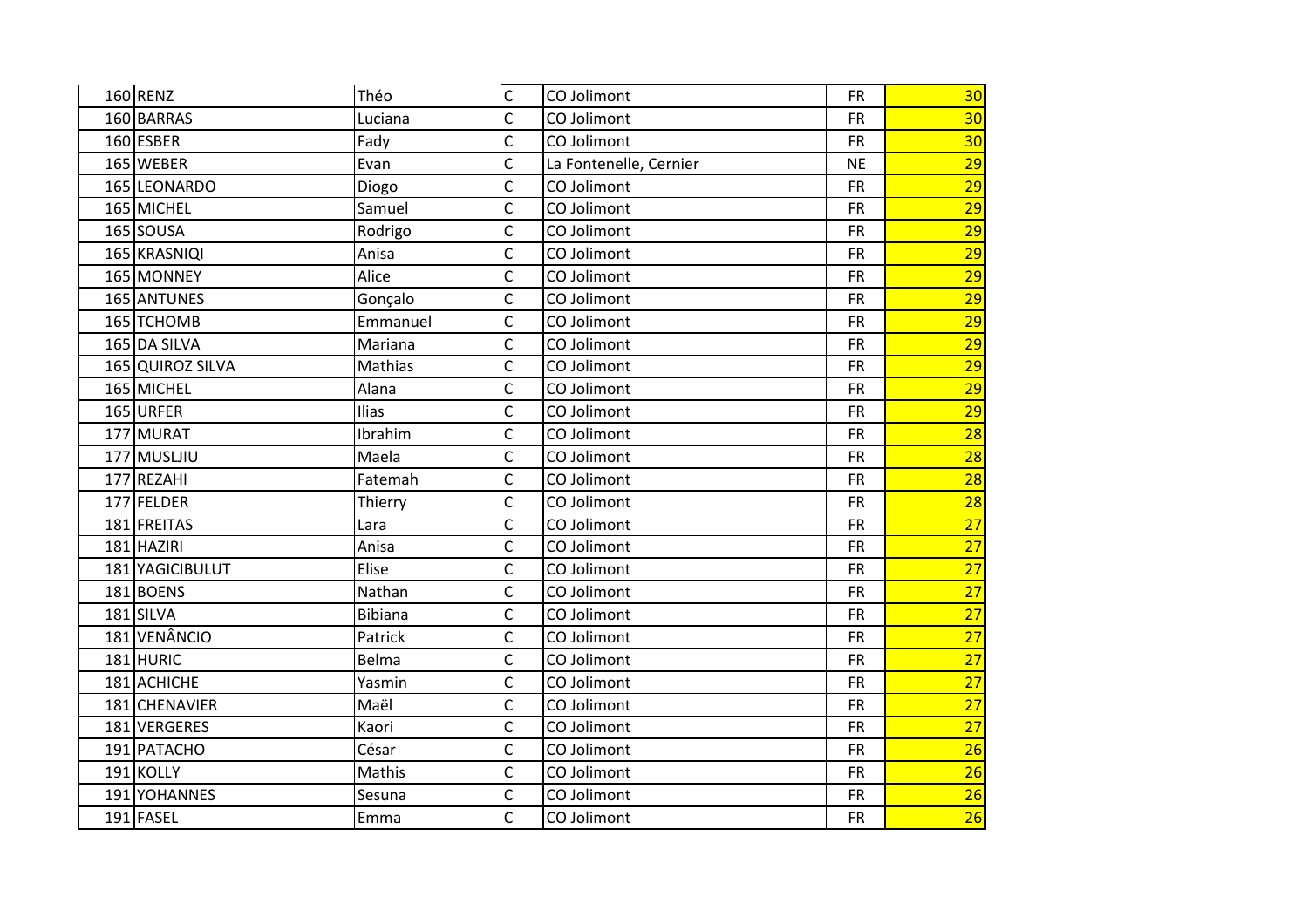| 191 RAVANI         | Tensahe              | $\mathsf{C}$ | CO Jolimont | <b>FR</b> | 26              |
|--------------------|----------------------|--------------|-------------|-----------|-----------------|
| 196 SRISKUMAR      | Nirojana             | C            | CO Jolimont | <b>FR</b> | 25              |
| 196 HAYMOZ         | Mathieu              | Ċ            | CO Jolimont | <b>FR</b> | 25              |
| 196 RACCANELLO     | Naïa                 | C            | CO Jolimont | <b>FR</b> | 25              |
| 196 TANER          | Dilara               | Ċ            | CO Jolimont | <b>FR</b> | 25              |
| 196 PEREIRA        | Ruben                | C            | CO Jolimont | <b>FR</b> | $\overline{25}$ |
| 201 COSTA OLIVEIRA | <b>Filipe Miguel</b> | $\mathsf{C}$ | CO Jolimont | <b>FR</b> | 24              |
| 201 CORREIA        | Lara                 | C            | CO Jolimont | <b>FR</b> | 24              |
| 201 PEREIRA RIOS   | Leonor               | Ċ            | CO Jolimont | <b>FR</b> | 24              |
| 201 MAKONDO        | Donaïki              | Ċ            | CO Jolimont | <b>FR</b> | 24              |
| 201 MUANZA         | Isabel               | C            | CO Jolimont | <b>FR</b> | 24              |
| 201 RENEVEY        | Evan                 | Ċ            | CO Jolimont | <b>FR</b> | 24              |
| 201 FONTANA        | Léon                 | C            | CO Jolimont | <b>FR</b> | 24              |
| 201 POTTEAU        | Célia                | Ċ            | CO Jolimont | <b>FR</b> | 24              |
| 201 BOSCHETTI      | Elea                 | Ċ            | CO Jolimont | <b>FR</b> | 24              |
| 201 SILVA          | Mariana              | C            | CO Jolimont | <b>FR</b> | 24              |
| 201JAVET           | Noa Rose             | Ċ            | CO Jolimont | <b>FR</b> | 24              |
| 201 KILCHOER       | Margaux              | Ċ            | CO Jolimont | <b>FR</b> | 24              |
| 201 DONEVA         | Viktorija            | C            | CO Jolimont | <b>FR</b> | 24              |
| 214 CARMO          | Michael              | C            | CO Jolimont | <b>FR</b> | $\overline{23}$ |
| $214$ SAID         | Sabina               | Ċ            | CO Jolimont | <b>FR</b> | $\overline{23}$ |
| 214 ROUSSEAU       | Nolan                | C            | CO Jolimont | <b>FR</b> | 23              |
| 214 OTTET          | Ophélie              | Ċ            | CO Jolimont | <b>FR</b> | 23              |
| 218 DIAS CARDOSO   | Simao                | C            | CO Jolimont | <b>FR</b> | $\overline{22}$ |
| 218 WYSS           | Thomas               | C            | CO Jolimont | <b>FR</b> | 22              |
| 218 CARVALHO RUBEN | Ruben                | Ċ            | CO Jolimont | <b>FR</b> | 22              |
| 218 TOMASETTI      | Oscar                | C            | CO Jolimont | <b>FR</b> | 22              |
| 222 DILMI          | Amani                | C            | CO Jolimont | <b>FR</b> | 21              |
| 222 FERAJ          | Ilaria               | C            | CO Jolimont | <b>FR</b> | 21              |
| 222 RODRIGUEZ      | Alejandro            | Ċ            | CO Jolimont | <b>FR</b> | 21              |
| 222 YEHIA          | Nadine               | Ċ            | CO Jolimont | <b>FR</b> | 21              |
| 222 GERZNER        | Samuel               | C            | CO Jolimont | <b>FR</b> | 21              |
| 222 RODUIT         | Ludovic              | C            | CO Jolimont | <b>FR</b> | 21              |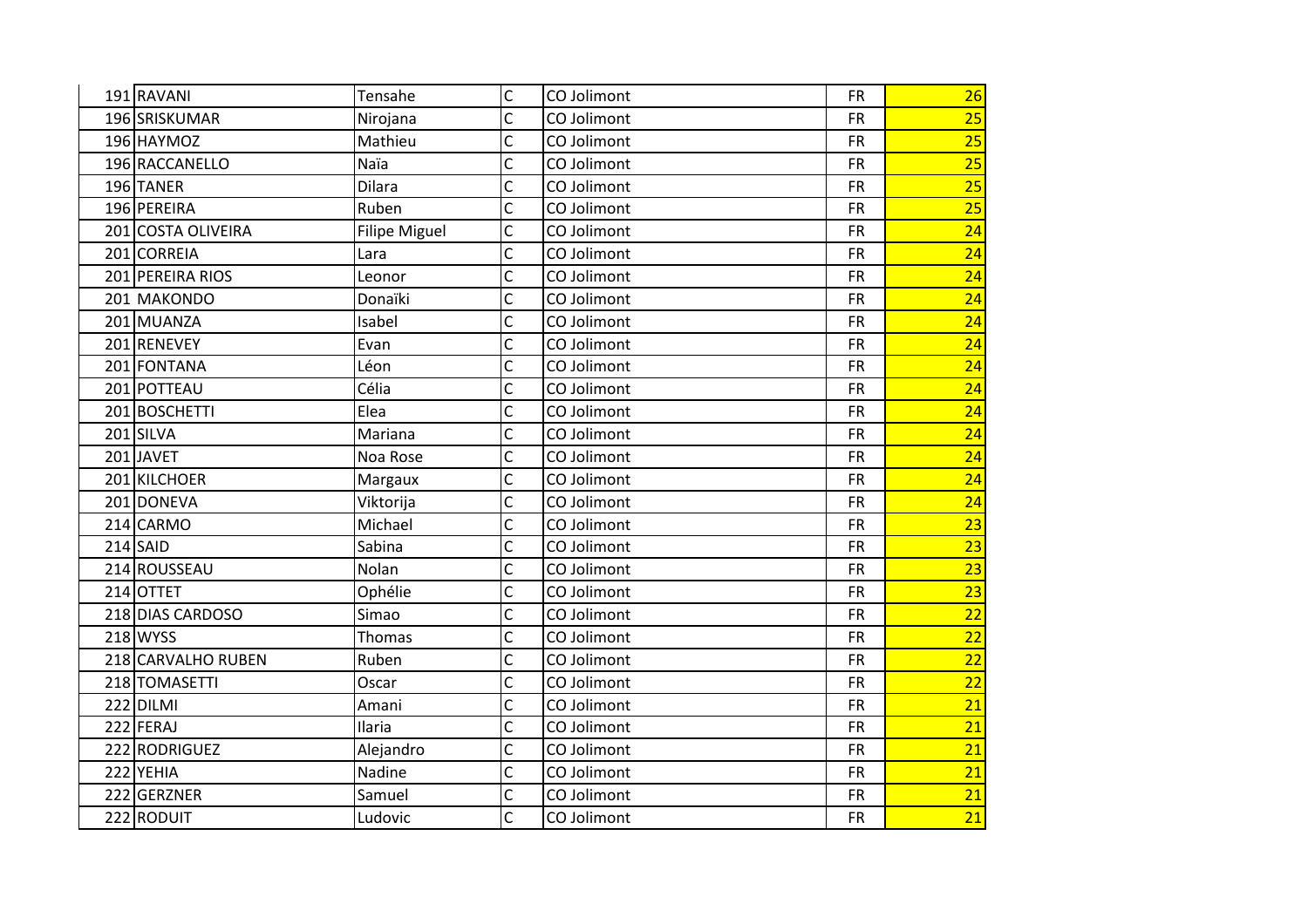| 222 GASSMANN   | Samuel        | $\mathsf{C}$   | CO Jolimont | <b>FR</b> | 21        |
|----------------|---------------|----------------|-------------|-----------|-----------|
| 222 WINIGER    | Johan         | C              | CO Jolimont | <b>FR</b> | 21        |
| 230 HUGUENOT   | Lionel        | $\overline{C}$ | CO Jolimont | <b>FR</b> | 20        |
| 230 JEANRENAUD | Mehdi         | C              | CO Jolimont | <b>FR</b> | 20        |
| 230 MORENO     | Rafael        | Ċ              | CO Jolimont | <b>FR</b> | 20        |
| 230 RODRIGUES  | Daniela       | C              | CO Jolimont | <b>FR</b> | 20        |
| 230 FREITAS    | Ana           | C              | CO Jolimont | <b>FR</b> | 20        |
| 230 ORTE       | Adrian        | C              | CO Jolimont | <b>FR</b> | 20        |
| 230 BALIJA     | Sara          | C              | CO Jolimont | <b>FR</b> | 20        |
| 230 ZITOUN     | Elias         | Ċ              | CO Jolimont | <b>FR</b> | 20        |
| 230 MACCAUD    | Stephane      | $\overline{C}$ | CO Jolimont | <b>FR</b> | 20        |
| 230 GOBET      | Thomas        | C              | CO Jolimont | <b>FR</b> | 20        |
| 240 FERREIRA   | Gabriel       | C              | CO Jolimont | <b>FR</b> | 19        |
| 240 BERSET     | Lisa          | C              | CO Jolimont | <b>FR</b> | 19        |
| 240 PORTELA    | Gustavo       | $\overline{C}$ | CO Jolimont | <b>FR</b> | <b>19</b> |
| 240 SUGANTHAN  | Abinaya       | C              | CO Jolimont | <b>FR</b> | 19        |
| 240 ALONSO     | Mario         | Ċ              | CO Jolimont | <b>FR</b> | 19        |
| 240 RAJENDRA   | Kavish        | C              | CO Jolimont | <b>FR</b> | 19        |
| 240 REZENE     | Snit          | C              | CO Jolimont | <b>FR</b> | 19        |
| 247 DE MARCO   | Chloée        | C              | CO Jolimont | <b>FR</b> | 18        |
| 247 BARRAS     | Mathis        | C              | CO Jolimont | <b>FR</b> | 18        |
| 247 DANG       | Kevin         | C              | CO Jolimont | <b>FR</b> | <b>18</b> |
| 247 HARADINAJ  | Ermira        | C              | CO Jolimont | <b>FR</b> | <b>18</b> |
| 247 MAKKI      | <b>Batoul</b> | C              | CO Jolimont | <b>FR</b> | <b>18</b> |
| 247 HEIMBACHER | Clara         | C              | CO Jolimont | <b>FR</b> | 18        |
| 253 GENOUD     | Thibaud       | C              | CO Jolimont | <b>FR</b> | 17        |
| 253 STANKOVSKI | <b>Boris</b>  | C              | CO Jolimont | <b>FR</b> | 17        |
| $253$ SAID     | Stravroula    | C              | CO Jolimont | <b>FR</b> | 17        |
| 253 BARREIROS  | César         | C              | CO Jolimont | <b>FR</b> | 17        |
| 253 BONGARD    | Nathan        | $\overline{C}$ | CO Jolimont | <b>FR</b> | 17        |
| 253 LAVECCHIA  | Ortensia      | $\overline{C}$ | CO Jolimont | <b>FR</b> | 17        |
| 253 LEHNER     | Quentin       | C              | CO Jolimont | <b>FR</b> | 17        |
| 260 BRANDAO    | Louis         | $\overline{C}$ | CO Jolimont | <b>FR</b> | <b>16</b> |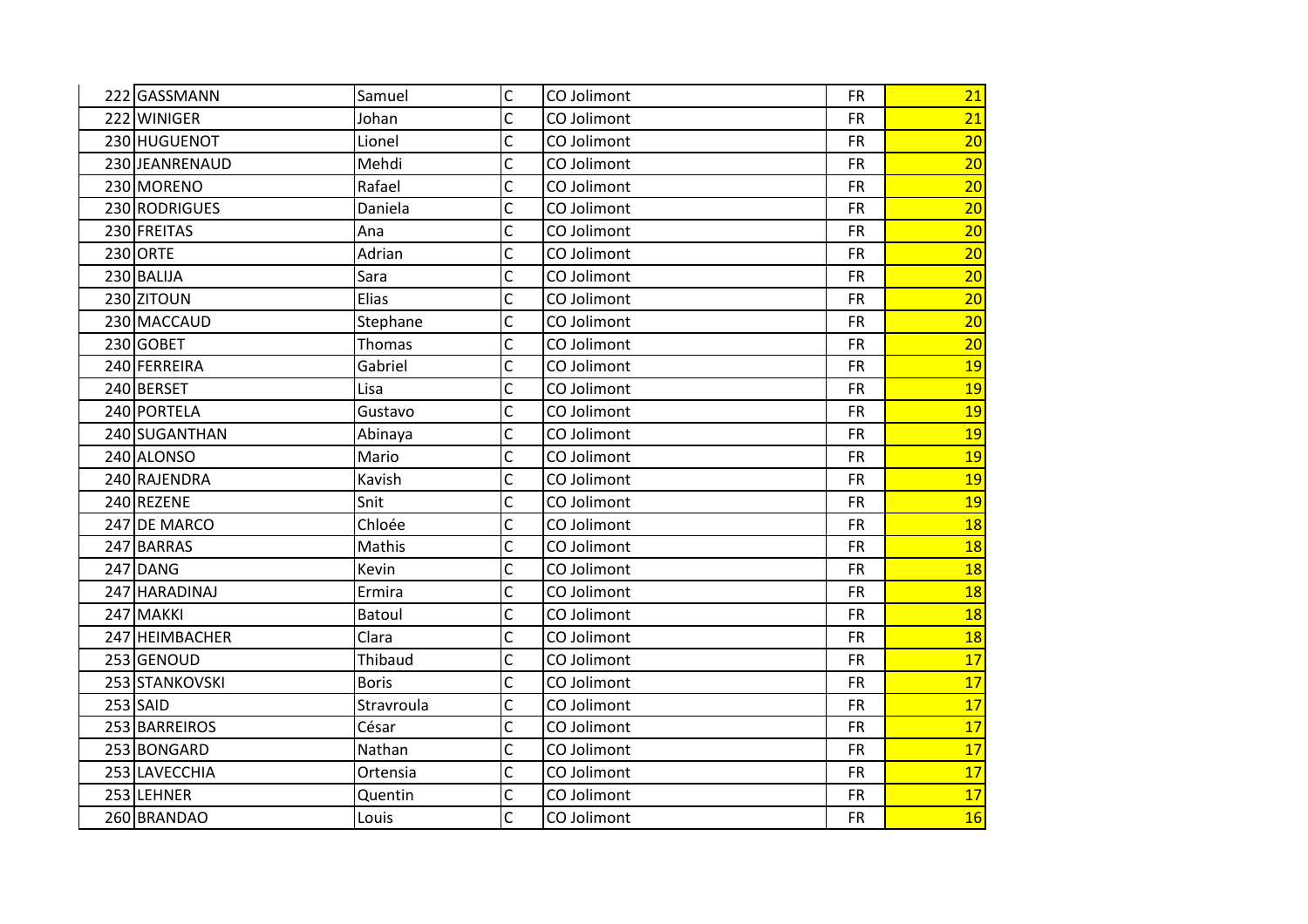| 260 KOCEVA            | Lora        | $\mathsf{C}$            | CO Jolimont | <b>FR</b> | 16 |
|-----------------------|-------------|-------------------------|-------------|-----------|----|
| 260 BERK              | Lutfullah   | C                       | CO Jolimont | <b>FR</b> | 16 |
| 260 ISEYAS            | Delina      | $\overline{C}$          | CO Jolimont | <b>FR</b> | 16 |
| 264 SAHLI             | Sonja       | C                       | CO Jolimont | <b>FR</b> | 15 |
| 264 VALENTE           | Gonçalo     | Ċ                       | CO Jolimont | <b>FR</b> | 15 |
| $264$ CHAP            | Erwan       | Ċ                       | CO Jolimont | <b>FR</b> | 15 |
| 264 POFFET            | Tom         | C                       | CO Jolimont | <b>FR</b> | 15 |
| 264 DA SILVA          | Samira      | C                       | CO Jolimont | <b>FR</b> | 15 |
| 269 CARMONA           | Rafael      | Ċ                       | CO Jolimont | <b>FR</b> | 14 |
| 269 DELEV             | Gorge       | C                       | CO Jolimont | <b>FR</b> | 14 |
| 269 KOUADIO           | Erica Marie | C                       | CO Jolimont | <b>FR</b> | 14 |
| 269 EFTIMOVA          | Elena       | C                       | CO Jolimont | <b>FR</b> | 14 |
| 273 VIJAYAMATHAN      | Vishani     | Ċ                       | CO Jolimont | <b>FR</b> | 13 |
| 273 AYITE             | Gwennaëlle  | Ċ                       | CO Jolimont | <b>FR</b> | 13 |
| 275 MOIO              | Evan        | C                       | CO Jolimont | <b>FR</b> | 12 |
| 275 LYDIA             | Varela      | C                       | CO Jolimont | <b>FR</b> | 12 |
| 275 CERESA            | Riccardo    | C                       | CO Jolimont | <b>FR</b> | 12 |
| 275 CROTET            | Chloé       | Ċ                       | CO Jolimont | <b>FR</b> | 12 |
| 275 BEGO              | Stella      | C                       | CO Jolimont | <b>FR</b> | 12 |
| 275 MURIEL FELISBERTO | Noé Gabriel | C                       | CO Jolimont | <b>FR</b> | 12 |
| 281 HORTA             | Madison     | Ċ                       | CO Jolimont | <b>FR</b> | 11 |
| 281 DA SILVA ALMEIDA  | Thomas      | Ċ                       | CO Jolimont | <b>FR</b> | 11 |
| 283 RAMALHO           | Raphael     | C                       | CO Jolimont | <b>FR</b> | 10 |
| 283 RODRIGUEZ         | Rayan       | C                       | CO Jolimont | <b>FR</b> | 10 |
| 283 BORGES            | Gonçalo     | C                       | CO Jolimont | <b>FR</b> | 10 |
| 283 CARREL            | Luc         | Ċ                       | CO Jolimont | <b>FR</b> | 10 |
| $283$ CLERC           | Killian     | $\overline{C}$          | CO Jolimont | <b>FR</b> | 10 |
| 283 HORNER            | Maxime      | C                       | CO Jolimont | <b>FR</b> | 10 |
| 283 KOSUMI            | Flandra     | Ċ                       | CO Jolimont | <b>FR</b> | 10 |
| 283 GONZALEZ          | Justin      | C                       | CO Jolimont | <b>FR</b> | 10 |
| 283 SIMONI            | Damiano     | $\overline{\mathsf{C}}$ | CO Jolimont | <b>FR</b> | 10 |
| 283 DIMOV             | Ivan        | Ċ                       | CO Jolimont | <b>FR</b> | 10 |
| 283 UKSHINI           | Artim       | Ċ                       | CO Jolimont | <b>FR</b> | 10 |